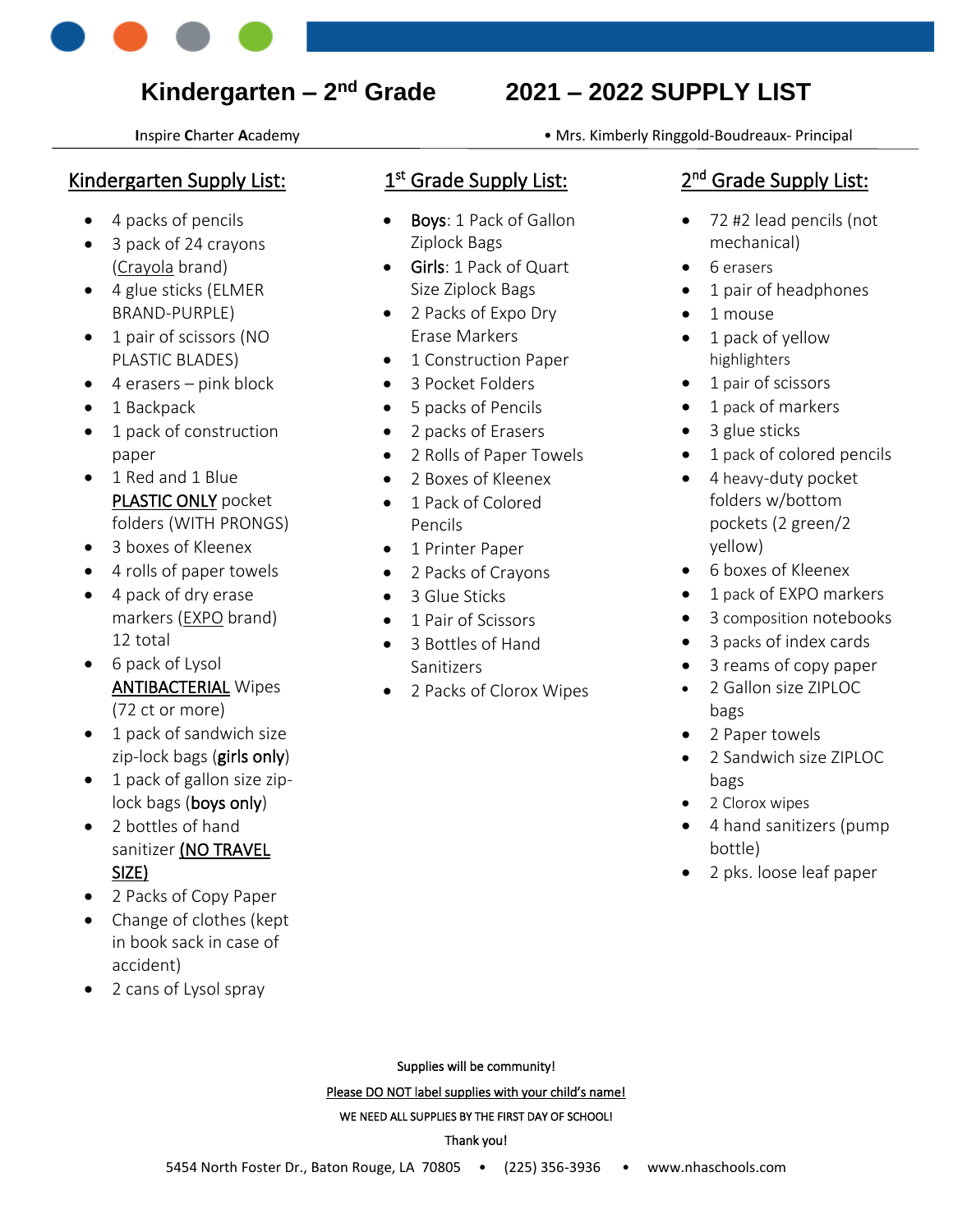# **Inspire Charter Academy 3rd Grade Supply List**

- Ticonderoga pencils (2 packs of 12)
	- o Ticonderoga pencils are the most durable and last the longest.
- Solid Colored Folders:
	- o **Red (2)**
	- o Yellow (1)
	- o **Orange (with prongs)** (1)
	- $\circ$  Blue (1)
	- o Green (1)
	- o Purple (1)
	- Box of crayons (1)
- Glue stick (1)
- Pack of erasers (1)
	- o No pencil topper erasers.
- Pencil **bag** (1)
	- o No pencil boxes allowed; these do not fit in their desks.
- Pack of highlighters (1)
	- Composition Notebooks (4)
		- o Black and White Marble Composition ONLY
- Expo Markers (2 packs of 4)
	- o Pack of Black (1)
	- o Pack of Color (1)
- Paper Towels (1)
- Box of tissues (1)
- Clorox wipes (1)
- Hand sanitizer (1)
	- o 10 fl. oz. bottle

v The following items are **NOT ALLOWED**:

- o Scissors
- o Bottle of glue
- o Markers of any kind
- o Pens
- o Pencil sharpeners

\*\*Please note that your scholar's teacher will collect all materials the first day of school and distribute them as needed throughout the school year.

- § The only items that students may keep at their desks are their **folders, pencil bag, one highlighter, crayons,** and their **journals.**
- § Please *label* inside the above items with your scholar's name prior to the start of school.

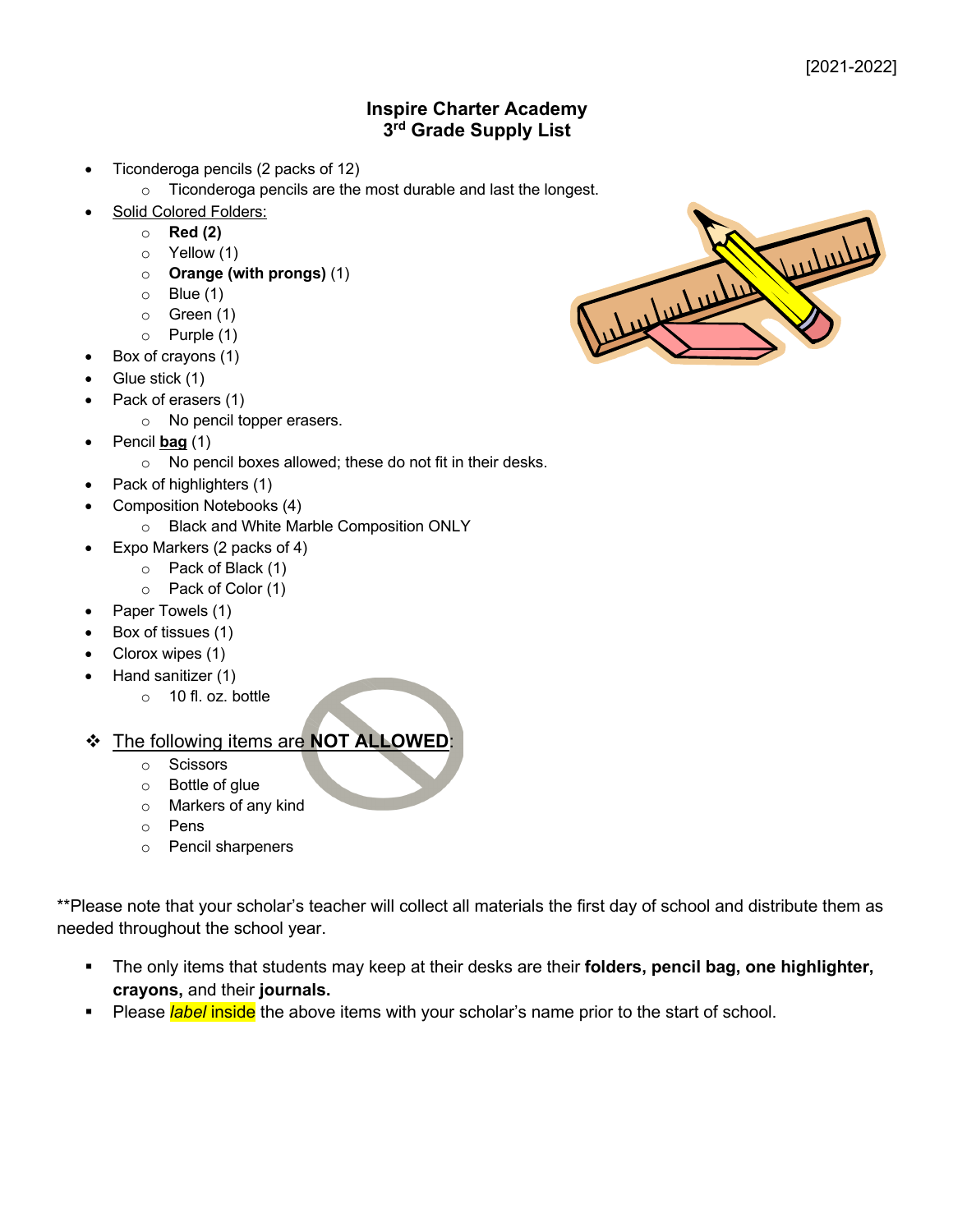# Inspire Charter Academy 4<sup>th</sup> Grade Supply List

- Solid Pocket Folders:
	- o Orange (1)
	- $\circ$  Blue (1)
	- o Green (1)
	- o Yellow (1)
	- $\circ$  Red (1)
- Black *Plastic* Folder (with prongs) (1)
- Composition Books (4)
- Pack of Expo Markers (3)
- **Ticonderoga** Pencils (3 packs of 12)
- Wide-Ruled Loose Leaf Paper (2 packs)
- 2 roll of paper towels
- Tissues (1 box)
- Hand Sanitizer (1 large bottle)

# \**Optional* Supplies:

- Copy/Printer Paper
- Ziploc bags
- Clorox wipes
- Skinny Expo Markers
- Pink Erasers (no pencil top erasers)

\* Amazon.com and Dirt Cheap offer school supplies at discounted prices.\*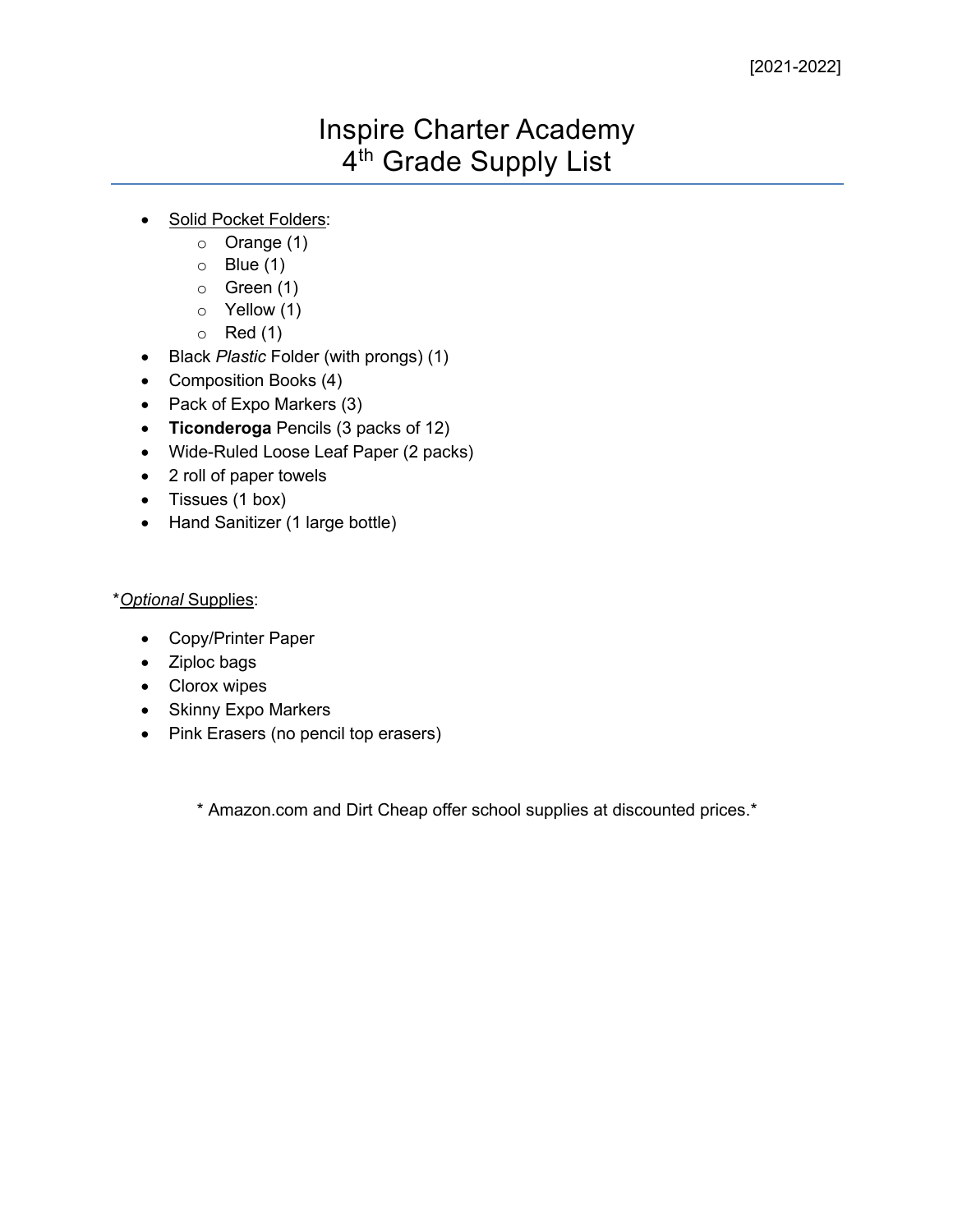

#### **2021-2022 Inspire Charter Academy GRADE 5 SUPPLY LIST MATH**

- **2** Composition Notebooks
- $\Box$  1 Plastic Pocket folder with brads
- ⬜ 1 Plastic Pocket Folder
- $\Box$  1 20 count pack of sheet protectors
- $\blacksquare$  1 pack colored copy paper
- **T** 1 Pair of Scissors
- **Small headphones/Earbuds**
- **Example Erasers (continuous supply)**
- $\Box$  1 Pack colored pencils (continuous supply)
- $\Box$  1 Pencil pouch
- $\Box$  2 Packs of loose-leaf paper (wide-ruled)
- $\Box$  1 2- inch binder
- $\Box$  Roll of tape (continuous supply)
- **THE 1– Handheld Pencil Sharpener with Lid**

### **ELA**

- $\Box$  1 Composition notebook
- $\Box$  3 Yellow highlighters
- $\Box$  2 Packs of copy paper
- ⬜ 2 Packs of loose-leaf paper (wide-ruled)
- $1 2$  inch binder
- $\Box$  1 Pack of pocket dividers
- $\blacksquare$  1 Personal English dictionary
- $\Box$  1 Personal English thesaurus

## **SOCIAL STUDIES**

- $\Box$  1– 2- inch binder
- $\Box$  1 Pack of pocket dividers
- $\Box$  2 Packs of loose-leaf paper (wide-ruled)
- **3** Packs of pencils
- **Z** Pocket folders
- **The 1** Personal English dictionary (same from ELA)
- $\Box$  1 Personal English thesaurus (same from ELA)

## **SCIENCE**

- $\blacksquare$  1 2- inch binder
- $\Box$  1 Pack of binder dividers
- $\Box$  1 Pack of wide-ruled loose-leaf paper
- ⬜ 1 Pack of card stock
- $\Box$  4 Packs of index cards
- $4 -$  Boxes of pencils
- $\Box$  4 Packs of erasers
- $2 -$  Boxes of colored pencils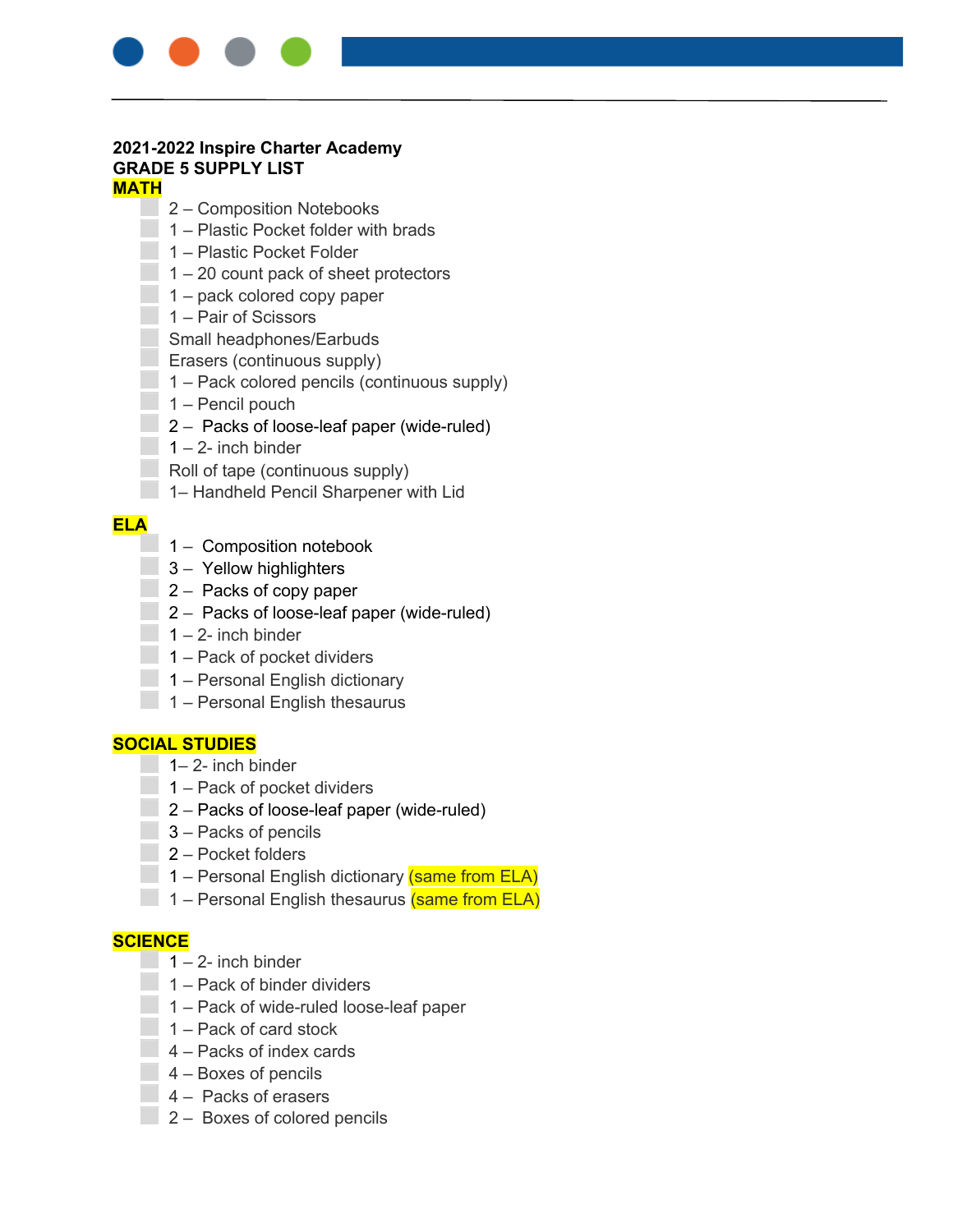

- Kleenex (2 boxes)
- **Paper Towels (1 roll)**
- **Hand Sanitizer (1 bottle)**
- $\Box$  Disinfectant Wipes (1)
- $\Box$  2 Packs of Expo dry erase markers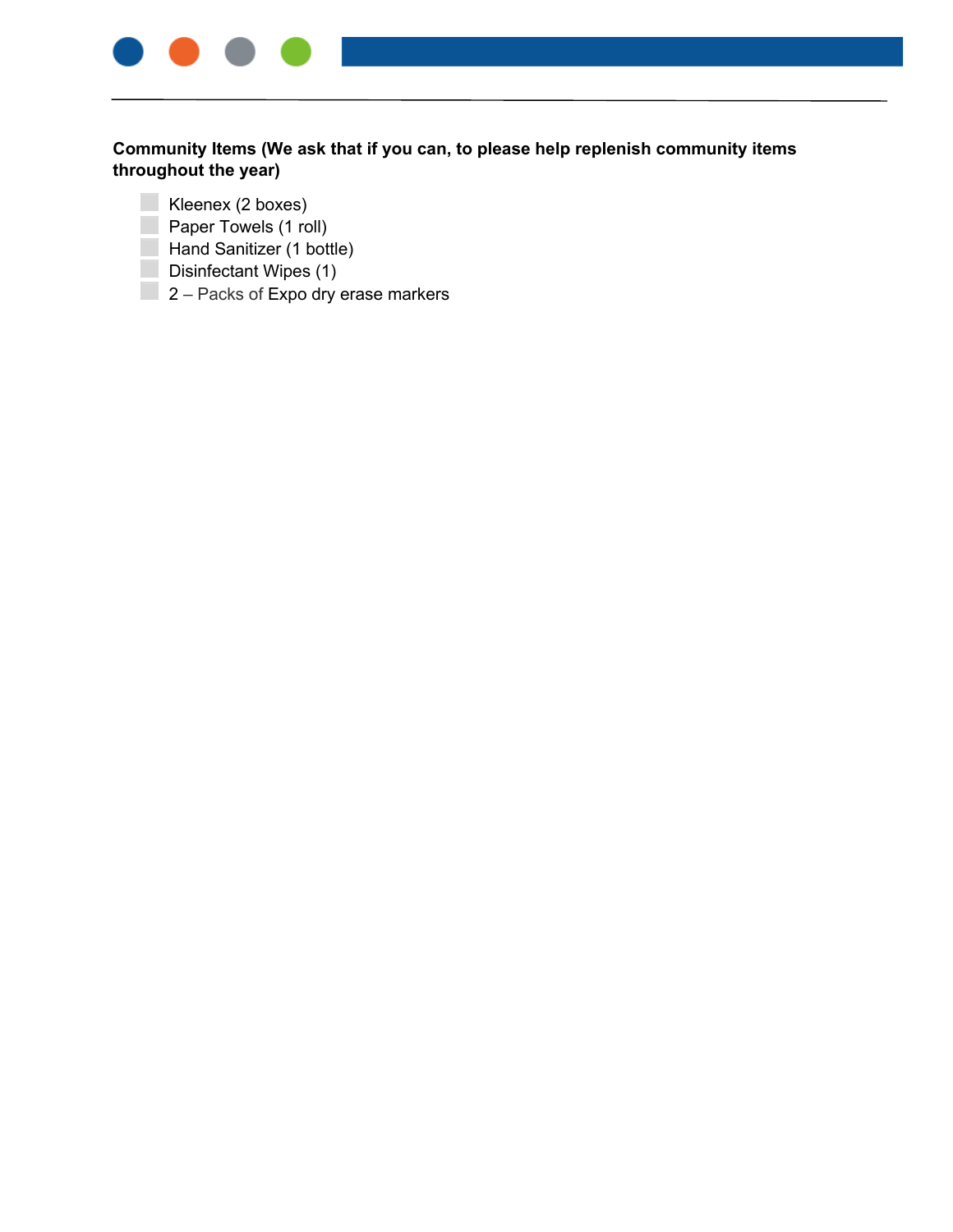

# 2021-2022 **ICA GRADE 6 SUPPLY LIST**

- $\Box$  1 3 inch 3-ring binder
- $\Box$  4 Loose-leaf paper (continuous supply throughout the year)
- $\Box$  3 Packages of dividers with tabs
- $\Box$  4 3 Prong Folders
- 4 Folders *without* Prongs
- $\Box$  5 Composition notebooks
- $\Box$  2 Erasable Black or Blue Pens (continuous supply for multiple classes)
- $\Box$  Red Pen (continuous supply)
- $\Box$  2 Pencils (Lead or Mechanical) (continuous supply for multiple classes)
- $\Box$  Erasers (continuous supply)
- □ Colored Pencils
- $\Box$  Pencil Pouch (carry utensils between classes)
- $\Box$  Multi-colored Highlighters (continuous supply for multiple classes)
- $\Box$  Multi-colored Dry Erase Markers (continuous supply for multiple classes)
- $\Box$  1 Graph paper (Math)
- □ 2 Packs of Index Cards
- □ 1 Pack of Glue Sticks
- $\Box$  1 Pair of Scissors
- $\Box$  1 Handheld basic 4-function calculator
- $\Box$  Small headphones/Earbuds (for use by student in multiple classes throughout the year)
- $\Box$  USB drive (for use by student in multiple classes throughout the year)  $\Box$  1 Copy Paper (White)

- $\Box$  Kleenex (2 boxes)
- $\Box$  Paper Towels (2 rolls)
- $\Box$  Hand Sanitizer (2 bottles)
- $\Box$  Disinfectant Wipes (2)
- $\Box$  Disinfectant Spray
- $\Box$  Ziploc Bags (1-sandwhich size, 1-quart/gallon size)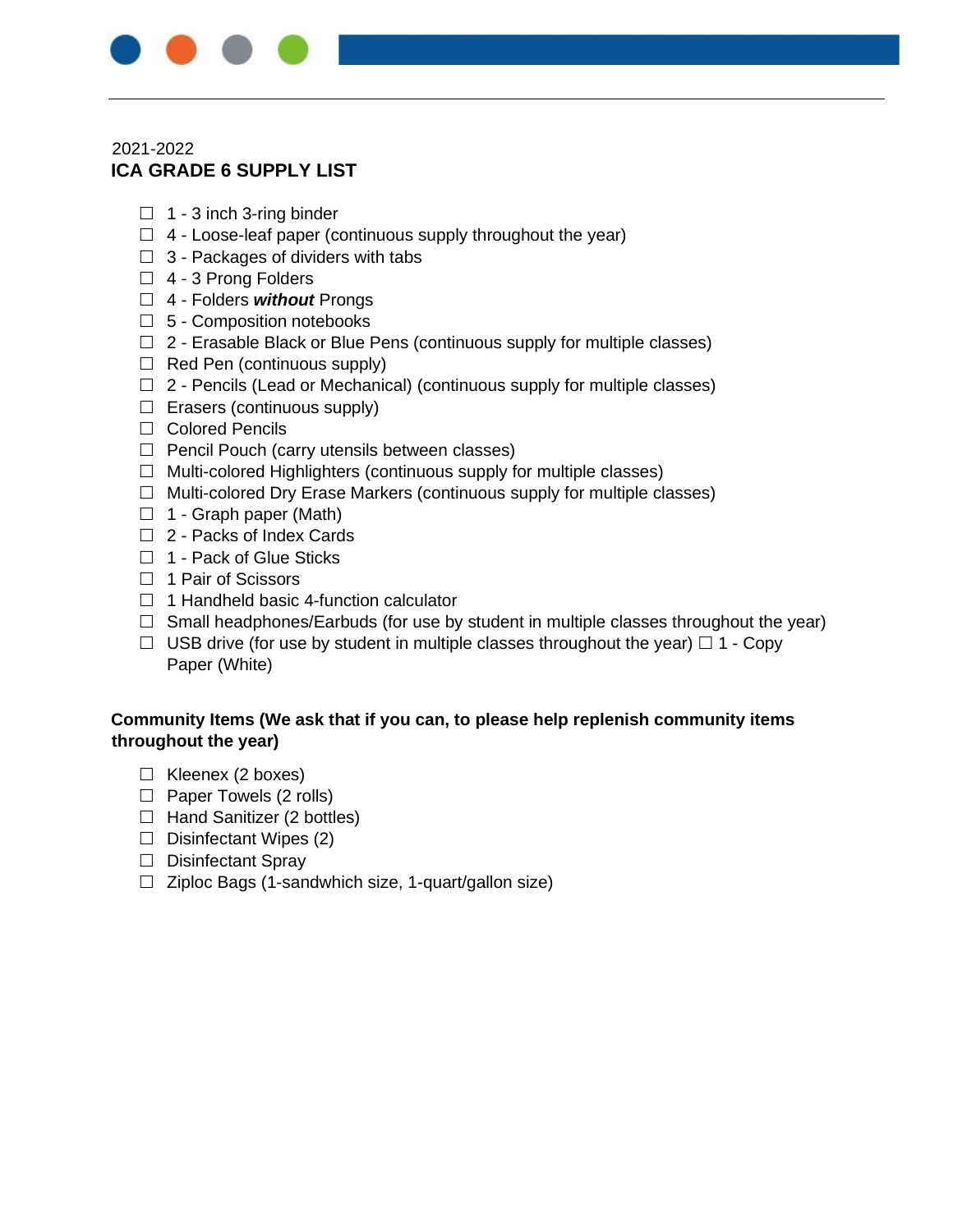

# 2021-2022 **ICA GRADE 7 SUPPLY LIST**

- $\Box$  1 3 inch 3-ring binder
- $\Box$  4 Loose-leaf paper (continuous supply throughout the year)
- $\Box$  3 Packages of dividers with tabs
- □ 4 3 Prong Folders
- 4 Folders *without* Prongs
- $\Box$  5 Composition notebooks
- $\Box$  2 Erasable Black or Blue Pens (continuous supply for multiple classes)
- $\Box$  Red Pen (continuous supply)
- $\Box$  2 Pencils (Lead or Mechanical) (continuous supply for multiple classes)
- $\Box$  Erasers (continuous supply)
- □ Colored Pencils
- $\Box$  Pencil Pouch (carry utensils between classes)
- $\Box$  Multi-colored Highlighters (continuous supply for multiple classes)
- $\Box$  Multi-colored Dry Erase Markers (continuous supply for multiple classes)
- $\Box$  1 Graph paper (Math)
- $\Box$  2 Packs of Index Cards
- $\Box$  1 Pack of Glue Sticks
- $\Box$  1 Pair of Scissors
- $\Box$  1 Handheld basic 4-function calculator
- $\Box$  Small headphones/Earbuds (for use by student in multiple classes throughout the year)
- $\Box$  USB drive (for use by student in multiple classes throughout the year)  $\Box$  1- Copy Paper (White)

- $\Box$  Kleenex (2 boxes)
- $\Box$  Paper Towels (2 rolls)
- $\Box$  Hand Sanitizer (2 bottles)
- $\Box$  Disinfectant Wipes (1)
- $\Box$  Disinfectant Spray (1)
- $\Box$  Ziploc Bags (1-sandwhich size, 1-quart/gallon size)